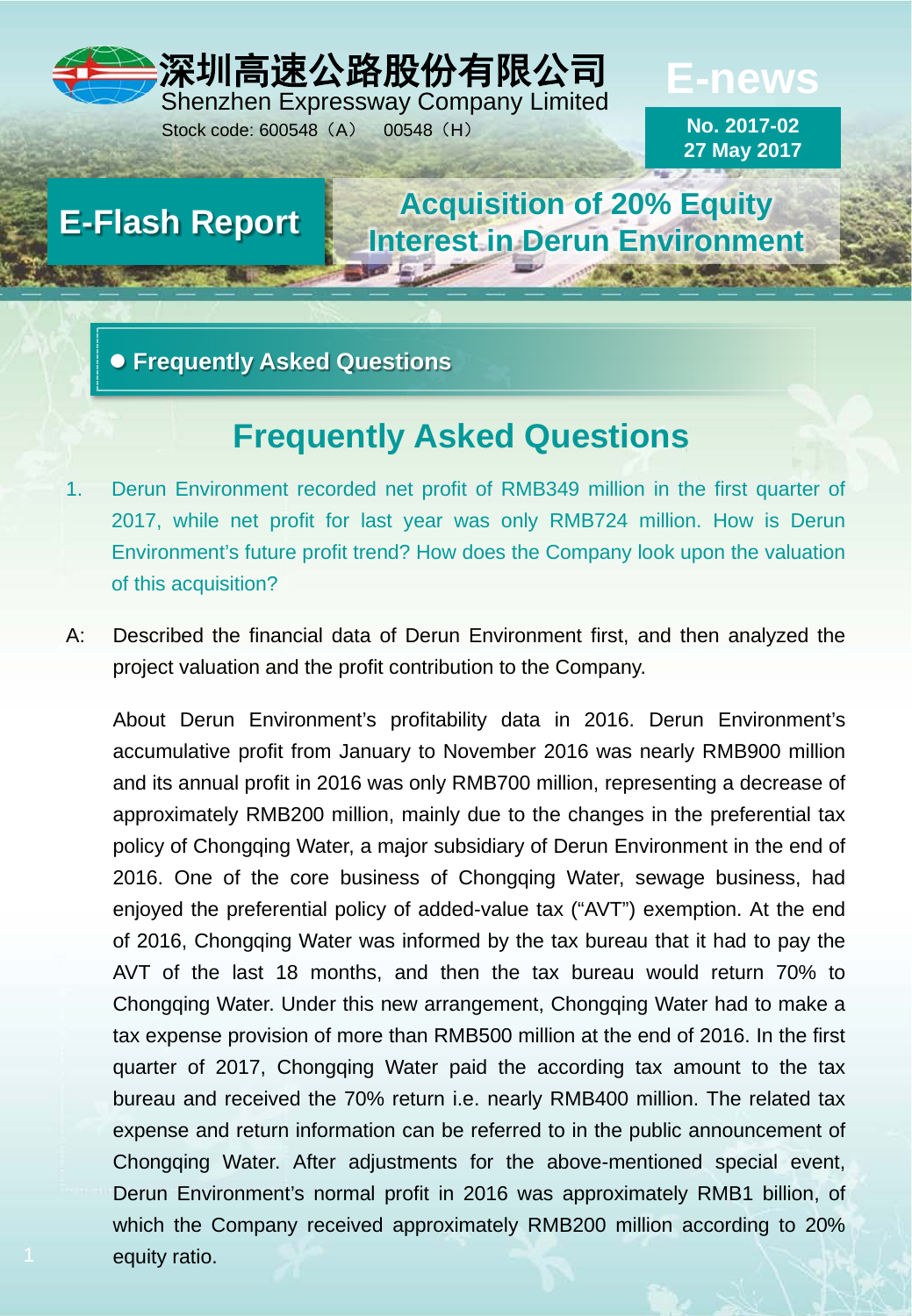

About the consideration of the acquisition. The Company acquired 20% equity interest in Derun Environment with a final price of RMB4.408 billion. The transaction is expected to be finished at the end of May. The 20% equity interest corresponds to the net asset of Derun Environment in the end of May 2017, including Derun Environment's profit from January to May 2017 and dividend in 2016. If the Company receives Derun Environment's dividend of 2016 in the near future, the Company can offset the consideration of RMB4.4 billion in accounting. The case is similar to the acquisition arrangement of the Company's acquisition of Bank of Guizhou in the end of 2015. As such, the Company's book value of consideration will be lower than RMB4.4 billion. P/E ratio will be 21-22x given consideration is not higher than RMB4.4 billion and Derun Environment's annual profit is RMB200 million. Based on the expectation of development prospects of Derun Environment and its two major subsidiaries, the Company considers the P/E ratio is reasonable. From the view of another index, return on static assets, if RMB200 million profit is divided by an acquisition consideration of no more than RMB4.4 billion, the resulted return on static assets is 4.5~4.6%. Compared with the Company's existing financial position and financing cost, as well as most capital of this transaction was the Company's own deposits, the rate of return is higher than the deposit interest rate and the financing cost rate for this transaction. Apart from the Company's own deposits, the Company also adopted a small portion of short-term loans, with an average annual financing cost rate of 4.15%. In the future, the Company will consider using medium-/long-term refinancing as replacement, so that the total financing cost will not exceed 4.5% (before tax) and 3.3% (after tax). From the Company's existing net cash position, an after-tax profit return rate of 4.5% not only complies with the Company's return standard, but also forms significant supplement to the Company's existing profits.

About financial data and valuation. The profit contribution of Derun Environment in 2017 is RMB45~120 million based on the performance of 7 months, and the calculated profit is between RMB100~200 million. The difference is mainly due to the acquisition premium, i.e. how the difference between transaction price and Derun Environment's book net assets in May 2017 was treated by accounting practice. At present, the premium is estimated at more than RMB2 billion, consisting of two parts: the fair value of identifiable assets and liabilities of Derun Environment, which need to be assessed by appraisal agencies after the completion of the acquisition. 1) the difference between the fair value and the book value is a longterm equity premium to be amortized every year (similar to toll road premium); 2) the difference between the fair value and the consideration of the acquisition is goodwill to undergo impairment test every year (without provision making).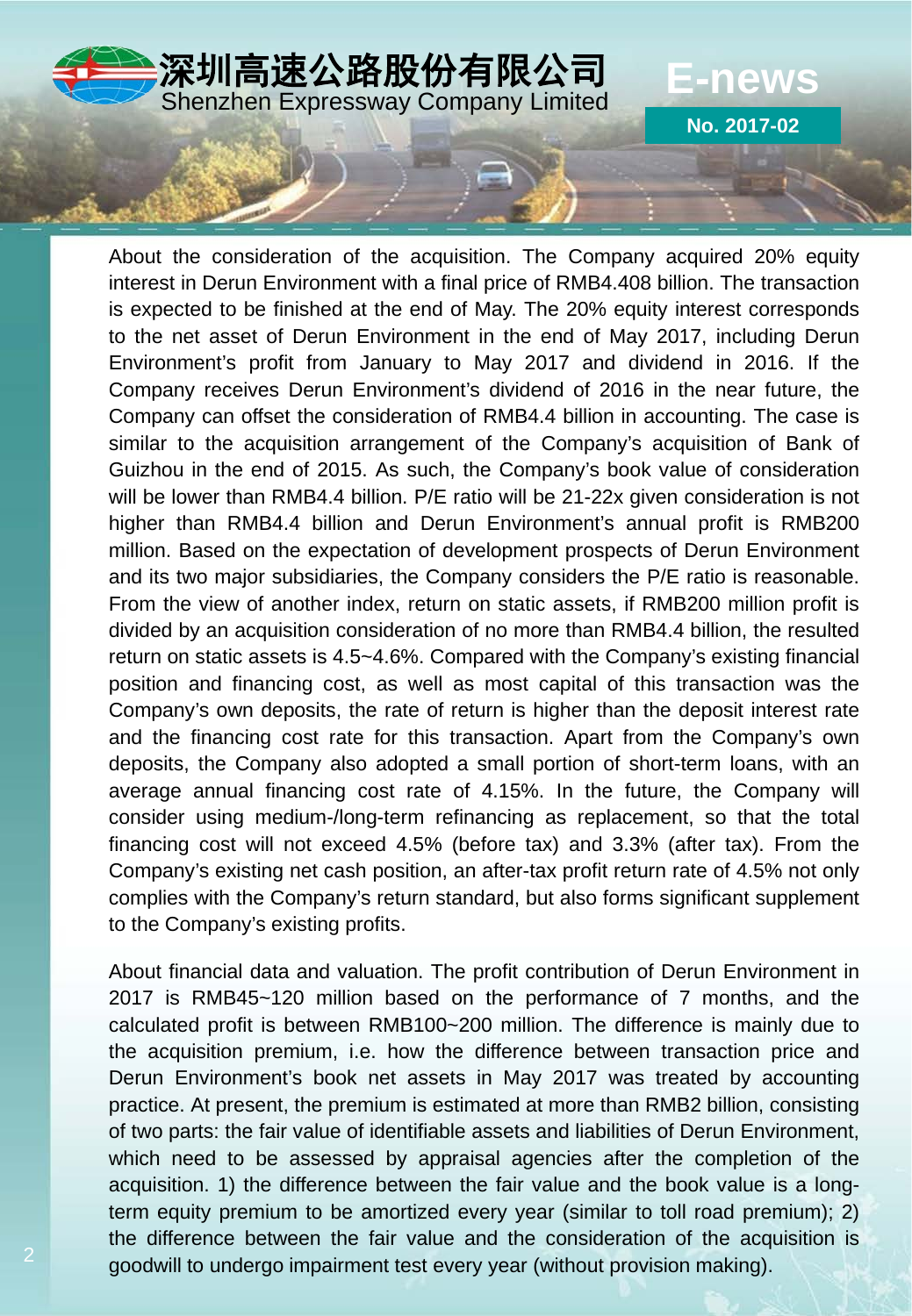

According to the Company's preliminary analysis of Derun Environment's business and assets, as well as the analysis of the composition of the acquisition and transaction price, the Company's initial judgment is that the premium is mostly made up of goodwill. Goodwill may consist of several parts: ①Derun Environment, a stateowned large enterprise in Chongqing monopolizing the regional market in Chongqing, has present and future monopoly values; ②Brand value, including the overall brand value of technical equipment and management of San Feng Environment and Chongqing Water; ③ Chongqing Water is already a listed company, including the value of Chongqing Water as a listed company; ④ The significance of the Company's transformation. Several projects of Chongqing Water and San Feng Environment (including local and national) are sustainably operating. There are differences between the valuation models of sustainable operation and toll roads' limited operation, which forms goodwill. As such, after initial judgement, the Company believes that most of the premium constitutes goodwill. It means that we believe the profit contribution of 2017 is nearly RMB200 million.

The number of more than RMB300 million in Derun Environment's data of the first quarter of 2017 contains the effects of tax adjustment at the end of 2016, and thus non-comparable factors. According to the Company's initial calculation, compared with 2016, Derun Environment maintains steady growth, which can be proved by its income (an increase of more than 4 points). But the profit cannot be analyzed simply from the data.

- 2. What are the background of the acquisition and the history of Derun Environment? What is the scale? Who are Derun Environment's shareholders?
- A: Derun Environment was established in 2014. In 2015, Derun Environment finished a capital increment under the witness of the China and France Prime Ministers. There are two shareholders: Chongqing Water Asset Management Company Limited ("Water Asset") and Suyu Industry Development Company ("Suyu Industry"). Among them, Water Asset is one of the 8 investment enterprises under the direct management of the state-owned system of Chongqing, as well as a capital operation platform of Chongqing's water environmental protection industry. A large part of Chongqing's environment protection industry and most of Chongqing's operational resources are subordinated to Water Asset. At the same time, Water Asset is actively developing new business. In 2015, the total assets of Water Asset amounted RMB83.5 billion, while the net assets amounted RMB27.0 billion. At present, the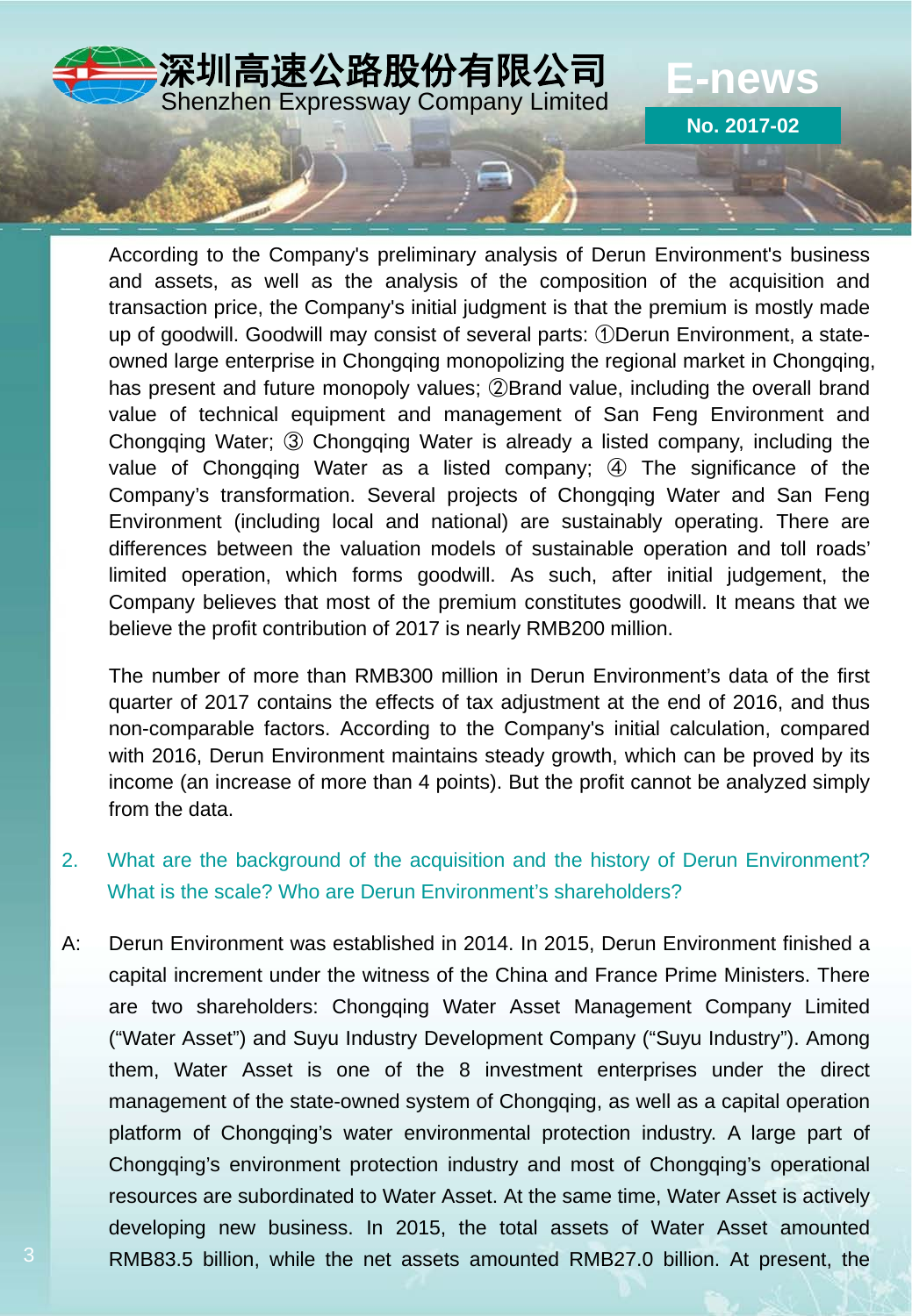

**No. 2017-02**

business of Water Asset is comprehensive. Chongqing Water is responsible for the water supply and sewage treatment business of Chongqing. San Feng Environment undertakes the waste incineration and handling business in Chongqing, as well as the national waste incineration business. In addition, beyond this acquisition, Water Asset is responsible for the investment, construction and operation of Chongqing's water conservancy facilities. Another shareholder is Suyu Industry. One of Suyu Industry's two shareholders, Suez Environment, is an environment company ranking the first or the second in the world, with strong technology and management ability in water affairs and solid waste management. In recent years, its business development in China and other countries went well. Suez Environment values the Chinese market. The reason for it to establish Derun Environment is that Suez Environment hopes to integrate and expand its business in Southwest China or even the whole China through the help of Derun Environment. Another related shareholder of Derun Environment is another shareholder of Suyu Industry, NWS. NWS's environmental protection assets in mainland is mainly located in Southwest China, such as Derun Environment and other joint venture companies with Suyu Industry.

There are two important subsidiaries of Derun Environment. Among them, San Feng Environment is an incineration power generation company specializing in solid waste, especially municipal solid waste. At present, the industry chain of San Feng Environment is sound, including the research and development ("R&D"), production and sales of grate furnaces (waste incineration power generation equipment), BOT franchise of waste incineration projects, and entrusted operation management of waste incineration power generation. The market share of San Feng Environment in China is in the top three. The market share of its equipment is the largest in the country. At present, the number of projects being operated by San Feng Environment is eleven, with a daily processing capacity of 14,300 tons. The growth of San Feng Environment in recent years has been fast. The number of acquired orders by far is twelve, covering important cities of the country. seven out of these 12 projects are under construction. It is expected that within 2-3 years, the production capacity of these projects under construction will be released gradually, bring clear growth to San Feng Environment's performance. For the remaining 5 projects, San Feng Environment has signed contracts with local governments and preliminary works are taking place. Another subsidiary, Chongqing Water, is a listed company undertaking the water supply business of Chongqing. Its daily water supply amounts to 2,186,500 cubic meters. Besides, Chongqing Water is responsible for sewage treatment of Chongqing. At present, it owns 49 sewage farms which can process 2,220,000 cubic meters per day. Chongqing Water undertakes the important and irreplaceable functions of water supply and sewage treatment in Chongqing. With the grow of the population in Chongqing and the demand and standard for water, we believe the business of Chongqing Water will show steady growth.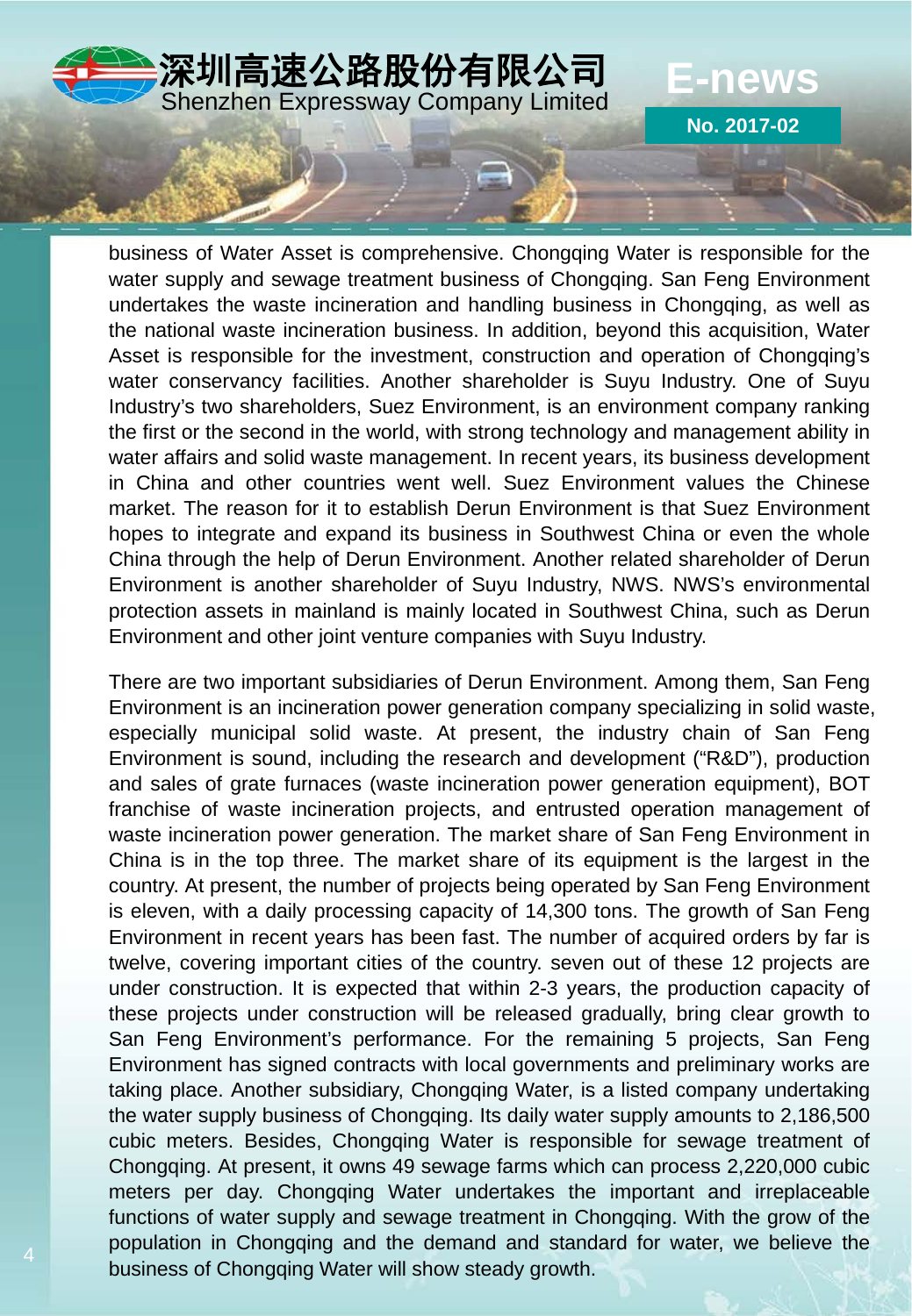

- 3. Do you have any guidance for the profit growth of Derun Environment in the next few years? As this investment is quite big, the Company's environmental goals may account for a larger proportion in the future. Will the Company invest in any other environmental protection projects in the near future after such a large investment?
- A: We have already mentioned the nature and space of Derun Environment's profit growth. In the following, it shows the growth of Derun Environment in 2016 for your reference. For the two core businesses and assets of Derun Environment, Chongqing Water accounts for 50% and San Feng Environment accounts for 57%. Chongqing Water is at a steady growth stage now. Its profit in 2016 was 5.7% higher than that in 2015. The Company expects it to steady grow within 10%. San Feng Environment will maintain its high growth momentum in a very long time of the future. It will depend on its present development stage, such as market expansion and leading equipment capacity. For your information, the growth of San Feng Environment's revenue and net profit in 2016 exceeded 30% and 26%, respectively.

After acquiring Derun Environment, the Company hopes to go through some aspects of the traditional main business and environmental protection layout with you all. The Company established the 5-year development strategies two years ago, putting forward the upgrade of its main business and transformation and development of new industries. The Company positioned the transformation and development of new industries as overall environmental protection, of which the main contents are water treatment and solid waste treatment. After two and a half years, the Company has gained some results at upgrading the toll road business: It obtained the 25-year income right of the whole Outer Ring Project by PPP model. It acquired the remaining 45% equity interest of Wuhuang Expressway from parent company. In the beginning of this year, the Company acquired 100% equity interest of Yichang Expressway. At this strategic period, the Company has reached a new height in toll road business, including in asset size and profit contribution. At the same time, the whole management of the Company has actively implemented new industrial transformation, also known as working in the environmental protection area. Based on its judgement about the industry, the Company believes that the development space of the environmental protection industry is huge, and supportive policies from the government are strong. Moreover, the environmental protection industry is a franchise business, which is suitable for the transformation direction of the Company as a state-owned listed company with leading positions of infrastructure. The Company's strategy in development the environmental protection industry is "high starting point development and associating with industrial brands". In the past two years, the Company acquired 15% equity interest of Water Transport Planning and Design Company, which is a leading institution of water treatment and water environment planning and design, and formed a strategic league with it.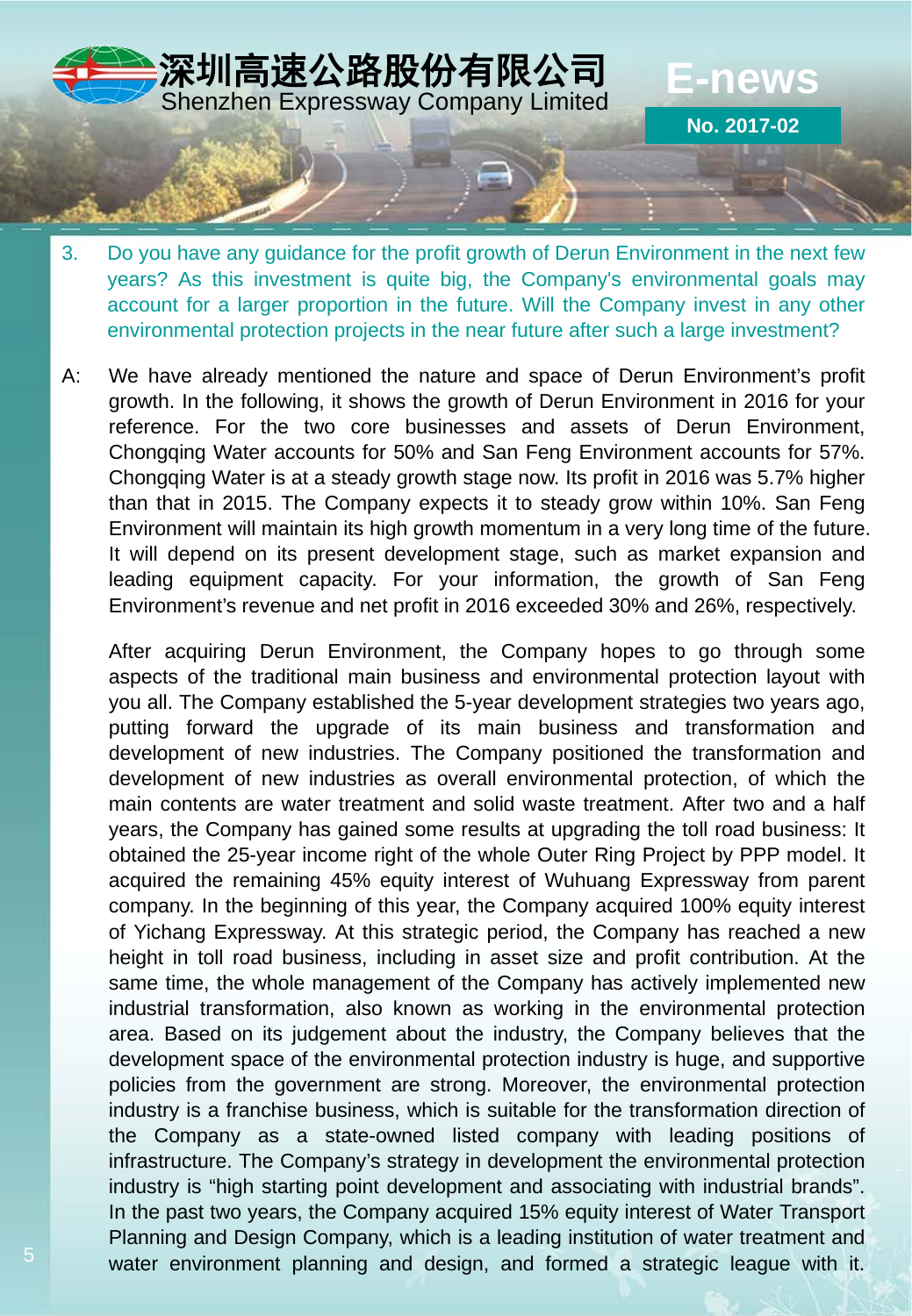

**No. 2017-02**

The Company also obtained some water treatment projects in the Shenzhen-Shantou Special Cooperation Area. After acquiring Derun Environment, the Company can further share the environmental protection management, technology and resources with Derun Environment, including Chongqing Water and San Feng Environment. At the same time, the Company can carry out in-depth cooperation with Suyu Industry (the second largest shareholder of Derun Environment) and Suez Environment (the largest shareholder of Suyu Industry). Eventually, the Company will form two major businesses of toll road and environmental protection. The Company's return on investment standard in environmental protection is not less than that in toll road industry. The Company is at a beginning stage in the personnel, performance, management and technology of the environmental protection industry. After acquiring 20% equity interest of Derun Environment and obtaining 15% equity interest of Water Transport Planning and Design Company, the Company will possess new capacity in developing the environmental protection industry. At last, the Company will focus on one or two sub-areas of the environmental protection market and develop more holding projects, so as to enhance the Company's revenue and performance, and achieve sustainable development in the environmental protection industry.

- 4. Recent news reported that San Feng Environment intends to go public. Does the Company have more information? San Feng Environment has 12 projects, of which seven are under construction, and the others' contracts have been signed. How large are the sizes of these 12 projects? Any financial data about the amounts?
- A: San Feng Environment is a relatively outstanding enterprise in the industry. At present, it has 11 projects under operation. It is understood that for the additional 12 projects, three are in Chongqing with relatively larger scales. The first one is Asia's largest Chongqing Baiguoyuan Project (4,500 tons per day) under construction; the second one is Chongqing Yulin Project (3,000 tons per day); the last one is Chongqing Fuling-Changshou Project (1,500 tons per day). Other projects under construction include Guangxi Nanning Project (2,000 tons per day) with basic operation conditions and high recognition, Guangdong Meizhou Project, Liaoning Anshan Project, and Gansu Baiyin Project. There are also 5 signed projects that are located in Xinjiang, Zhejiang Shaoxing and Chongqing. The production capacity of these 12 projects is 19,650 tons per day, and that of projects under construction is 14,100 tons per day. Upon the completion of construction, the capacity will be double. So far, we do not have accurate data of the amounts of these projects. But they are normally within the investment level of the industry. Investors can try to understand the industrial situation.

San Feng Environment is currently at the preliminary stage of IPO, with relevant work ongoing.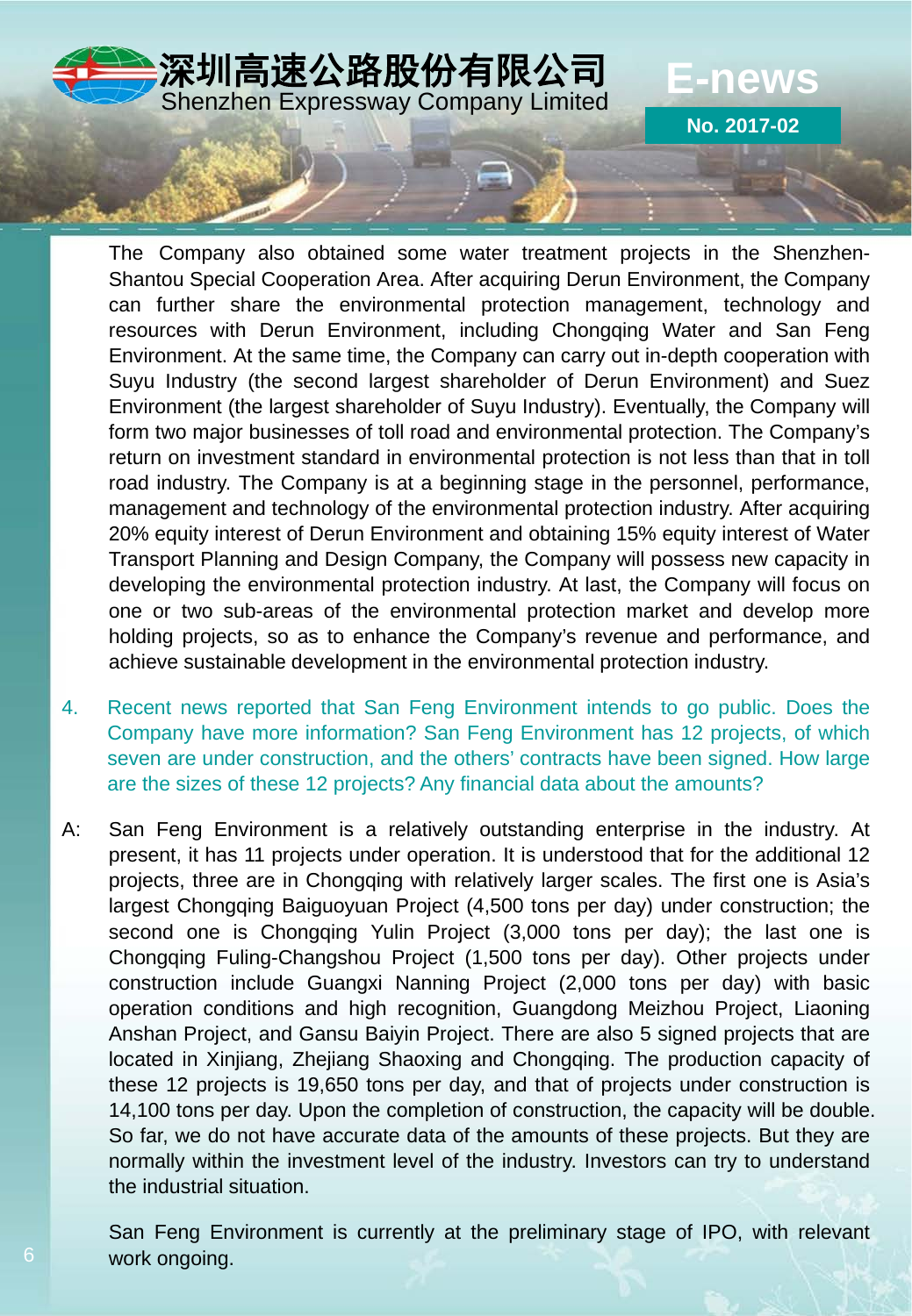

- 5. What is the debt ratio of Derun Environment? At the end of 2015, Water Asset increased its investment in Derun Environment. Is there any future capital increase plan for Derun Environment?
- A: In the past few years, Derun Environment's debt ratios were relatively low at around 30% within 40%. Derun Environment's subsidiary, Chongqing Water, is a listed company with adequate cash flow and inventory. The reason for them to introduce new shareholders is not to raise capital, but to achieve mixed-ownership under the background of state-owned enterprises. The financing cost of Derun Environment is very low at 3~4% with strong financial position and financing capacity.
- 6. The Company acquired Derun Environment corresponding to the value of net asset of Derun Environment at the end of May 2017. Was the value of Chongqing Water calculated according to the book value or fair value?
- A: The corresponding value is the net asset of Derun Environment in May 2017. In other words, the 20% equity interest acquired by the Company enjoys Derun Environment's book value of net asset in May 2017. The consideration was more than RMB4 billion. The final difference between book value and fair value will be distributed to goodwill and equity investment premium.

Derun Environment accounts for 50% of Chongqing Water and Chongqing Water's net assets attributable to the parent company are calculated at 50%.

- 7. The Company's acquisition is located in Chongqing. In terms of geographic location, does the Company have any consideration on Shenzhen and the Pearl River Delta region? The Company is a minority shareholder holding 20% equity interest. Will the Company consider acquire 50% or more shares of the project or other projects to become a controlling shareholder? From the aspect of long-term planning, how much do the Company's expressway main business and environmental protection new business contribute to revenue and profit? If the Company reaches a certain scale in the environmental protection industry, will it consider changing its name?
- A: The importance for the Company to acquire Derun Environment is Derun Environment's industrial position, embedded value of assets and in-depth strategic collaboration between the Company and Derun Environment in the future. First, Derun Environment possesses reasonable financial returns and good growth potential, which can be seen in these aspects: 1) Chongqing Water has stable and reasonable returns; 2) San Feng Environment has good growth potential and the country's largest market share in production and sales of waste power generation equipment. In addition, in terms of geographic location, the Company mainly focuses on Guangdong and Shenzhen. As the Company lacks resources in the environmental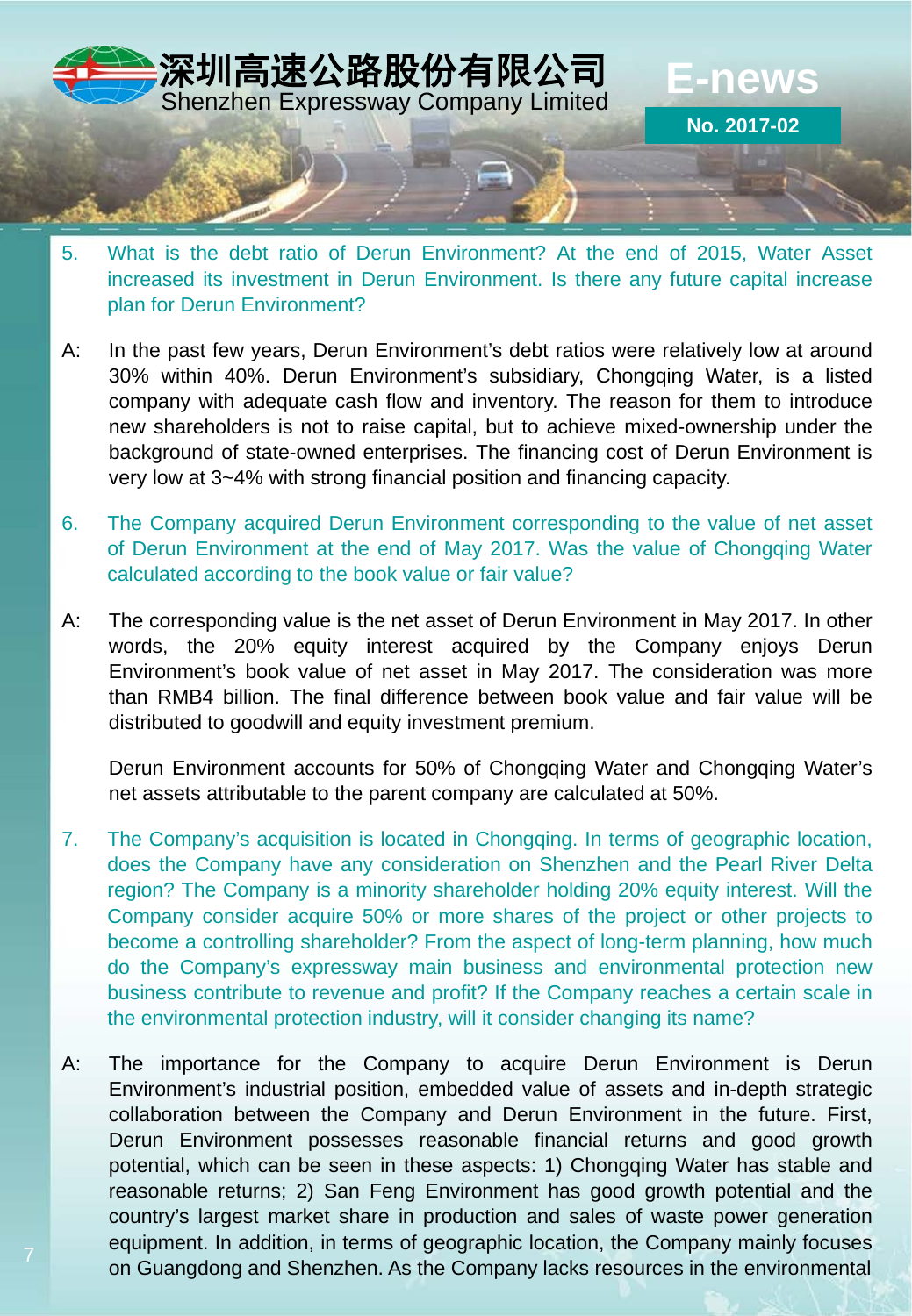

protection sector, when it find that the required resources are not located in Guangdong or Shenzhen, the Company will consider acquisition according to the nature of projects. We will consider geographic location as the second most important factor. The Company will first consider the embedded value of the acquisition itself and the synergy of future transformation. The Company holds 20% equity interest of Derun Environment and does not have any plans of acquiring more shares at present.

For the new environmental protection business and toll road business, the Company obtained approval to operate as a formal business both in the strategic level and state supervision level. The Company has gained leading advantages in the toll road business, and will continue to leverage its advantages in the industry. As long as it conforms to the Company's development needs, the Company will consider thoroughly the asset, so as to consolidate and further expand the industry. For the environmental protection industry, the Company is still at a beginning stage. The Company's current strategy is to cooperate with brand enterprises. After acquiring 15% equity interest of Water Transport Planning and Design Company and 20% equity interest of Derun Environment, the Company will launch a new start. In terms of assets, the Company expects that environmental protection assets will account for 20% of the Company's total assets. Under the prerequisites of fulfilling the Company's financial return of investment and taking into consideration the Company's own capacity, the Company will actively explore water treatment and waste treatment projects.

Once the Company has built a foundation of management capacity, technical capacity and personnel advantages in the environmental protection sector, it will pay close attention to the future development of holding projects. It is because as a listed company, the Company not only has to care about the growths of profit and revenue, but also consider and seek holding projects. When the Company reaches a certain stage, its name will be determined by the future.

- 8. The ROE of waste power generation projects is believed to be higher. What are the core advantages of San Feng Environment distinct from other industrial peers? Besides the 12 under-construction or signed projects, will the market share of San Feng Environment increase in the future? At present, San Feng Environment's market share ranks within the top three. Are the 12 signed or under-construction projects included?
- A: Waste power generation is a more mature sub-sector with better growth in the environmental protection sector. The market share of San Feng Environment in this sector does not include the 12 under-construction or signed projects. Only by